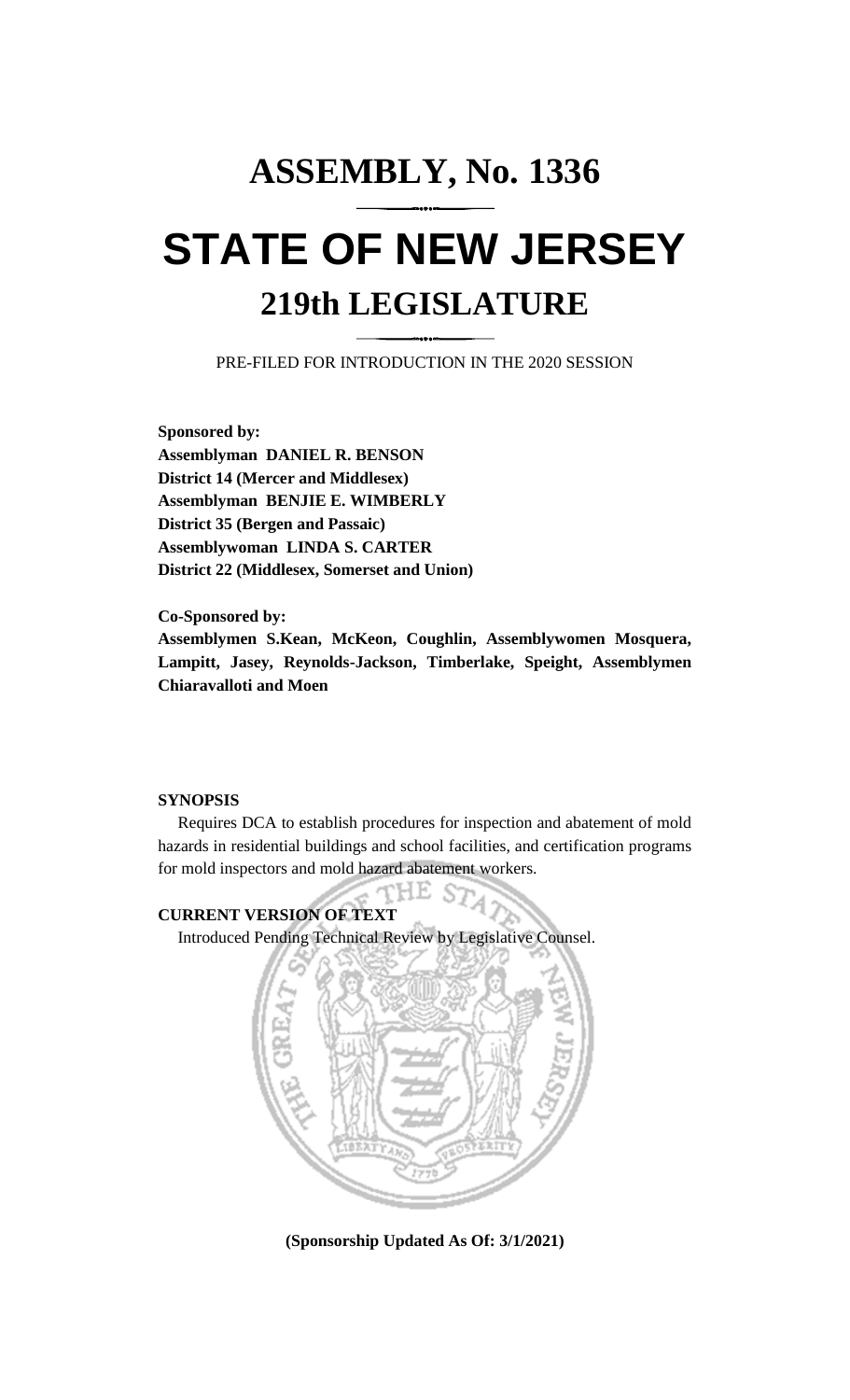## **A1336** BENSON, WIMBERLY

 $\mathcal{D}_{\mathcal{L}}$ 

 **AN ACT** concerning mold inspection and mold hazard abatement, and supplementing Title 52 of the Revised Statutes. **BE IT ENACTED** *by the Senate and General Assembly of the State of New Jersey:* 1. As used in this act: "Department" means the Department of Community Affairs. "District" means a local or regional school district established pursuant to chapter 8 or chapter 13 of Title 18A of the New Jersey Statutes, a county special services school district established pursuant to article 8 of chapter 46 of Title 18A of the New Jersey Statutes, a county vocational school district established pursuant to article 3 of chapter 54 of Title 18A of the New Jersey Statutes, an educational services commission, a jointure commission or board, and a commission under the authority of the Commissioner of Education or the State Board of Education. "Mold" means any form of multicellular fungi that lives on plant or animal matter and in indoor environments. Types of mold include, but are not limited to, Cladosporium, Penicillium, Alternaria, Aspergillus, Fusarium, Trichoderma, Memnoniella, Mucor and Stachybotrys Chartarum, often found in water-damaged building materials. "School facility" means and includes any structure, building or facility used wholly or in part for educational purposes by a district or a charter school. 2. Within six months after the effective date of this act, the Department of Community Affairs, in consultation with the Department of Health and the Department of Labor and Workforce Development, shall adopt rules and regulations pursuant to the "Administrative Procedure Act," P.L.1968, c.410 (C.52:14B-1 et seq.), that establish procedures for the inspection, identification, evaluation, and abatement of the interior of residential buildings and school facilities for mold based upon, but not limited to, industry standards and standards and guidelines developed by the United States Environmental Protection Agency. 3. a. Within 12 months after the effective date of this act, the Department of Community Affairs shall adopt rules and regulations pursuant to the "Administrative Procedure Act," P.L.1968, c.410 (C.52:14B-1 et seq.), to establish a program for the certification of persons who inspect for the presence of mold hazards in residential buildings and school facilities. The mold inspection certification program shall require that inspectors for mold hazards have training and education in at least the following subject areas: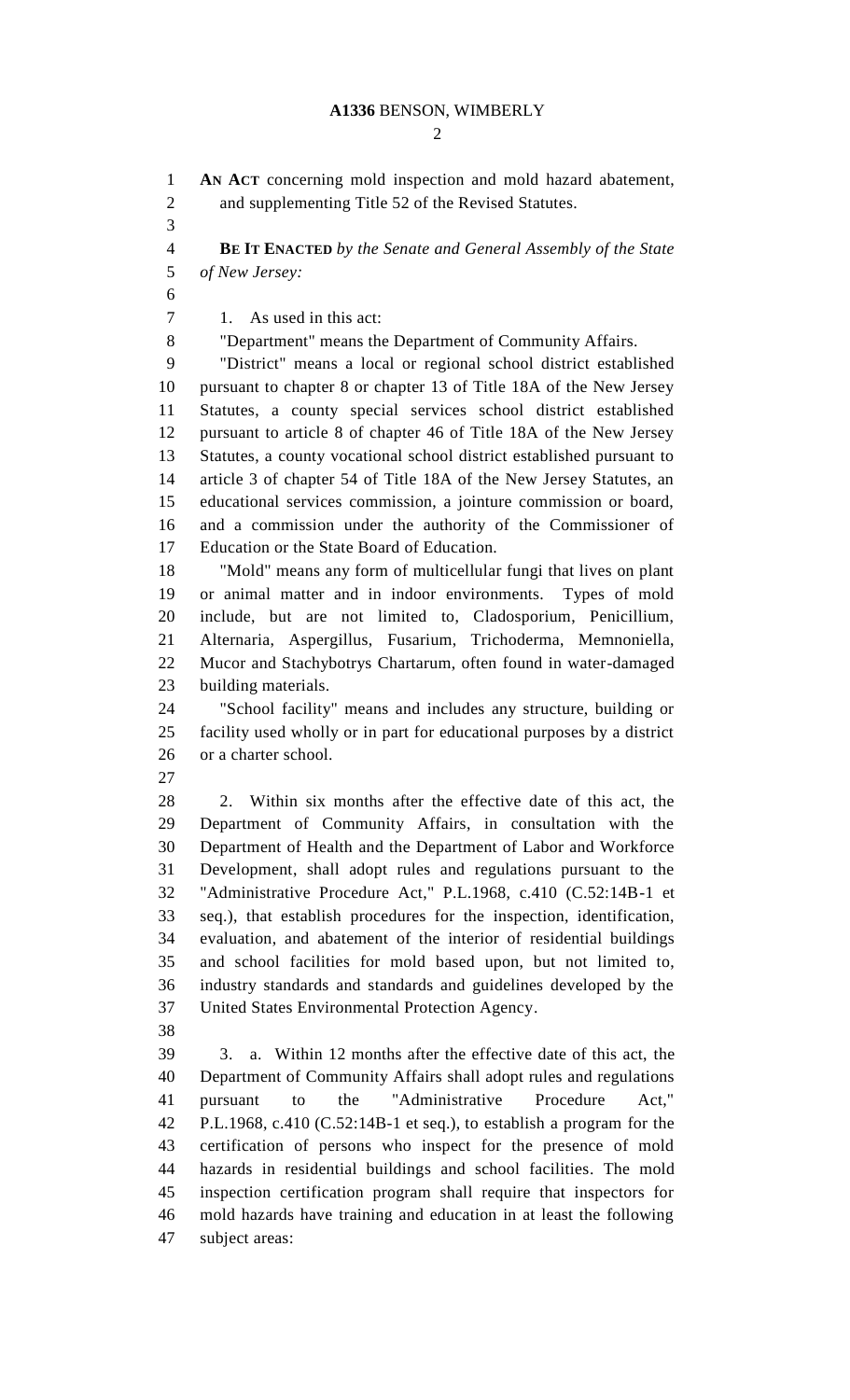(1) proper methods to identify the presence of mold consistent with the procedures developed therefor pursuant to subsection a. of section 2 of this act; (2) scientifically recognized procedures and new technologies for the collection of air and surface samples; (3) methods for the identification of locations of moisture infiltration to locate likely areas for mold infestation; (4) all applicable State and federal laws, rules and regulations; and (5) any other area the department deems relevant. b. Within 12 months after the effective date of this act, the department shall adopt rules and regulations pursuant to the "Administrative Procedure Act" to establish a program for the certification of persons who perform mold hazard abatement work, and who safeguard buildings from the presence of mold in residential buildings and school facilities. The mold hazard abatement certification shall require that persons have training and education in the following areas: (1) mold hazard abatement procedures developed by the department pursuant to subsection b. of section 2 of this act; (2) specialized cleaning, repairs, maintenance, painting, temporary containment and ongoing monitoring of mold hazards or potential hazards; (3) removal of mold and the abatement of the underlying cause of mold and associated water intrusion and water damage in indoor environments; (4) removal or cleaning of contaminated materials in a manner that protects the health of the person performing the mold hazard abatement, including requirements for the use of protective clothing or equipment; (5) all applicable State and federal laws, rules and regulations; and (6) any other training or education the department deems appropriate, including but not limited to the successful completion of an outreach training program for the construction industry or general industry that has been approved by the federal Occupational Safety and Health Administration in the United States Department of Labor as an orientation to the occupational safety and health of workers covered by part 1926 of title 29, Code of Federal Regulations. c. In establishing the certification programs for mold inspection and mold hazard abatement required pursuant to subsections a. and b. of this section, the Department of Community Affairs may: (1) charge an annual fee for any persons certified pursuant to subsection a. or b. of this section;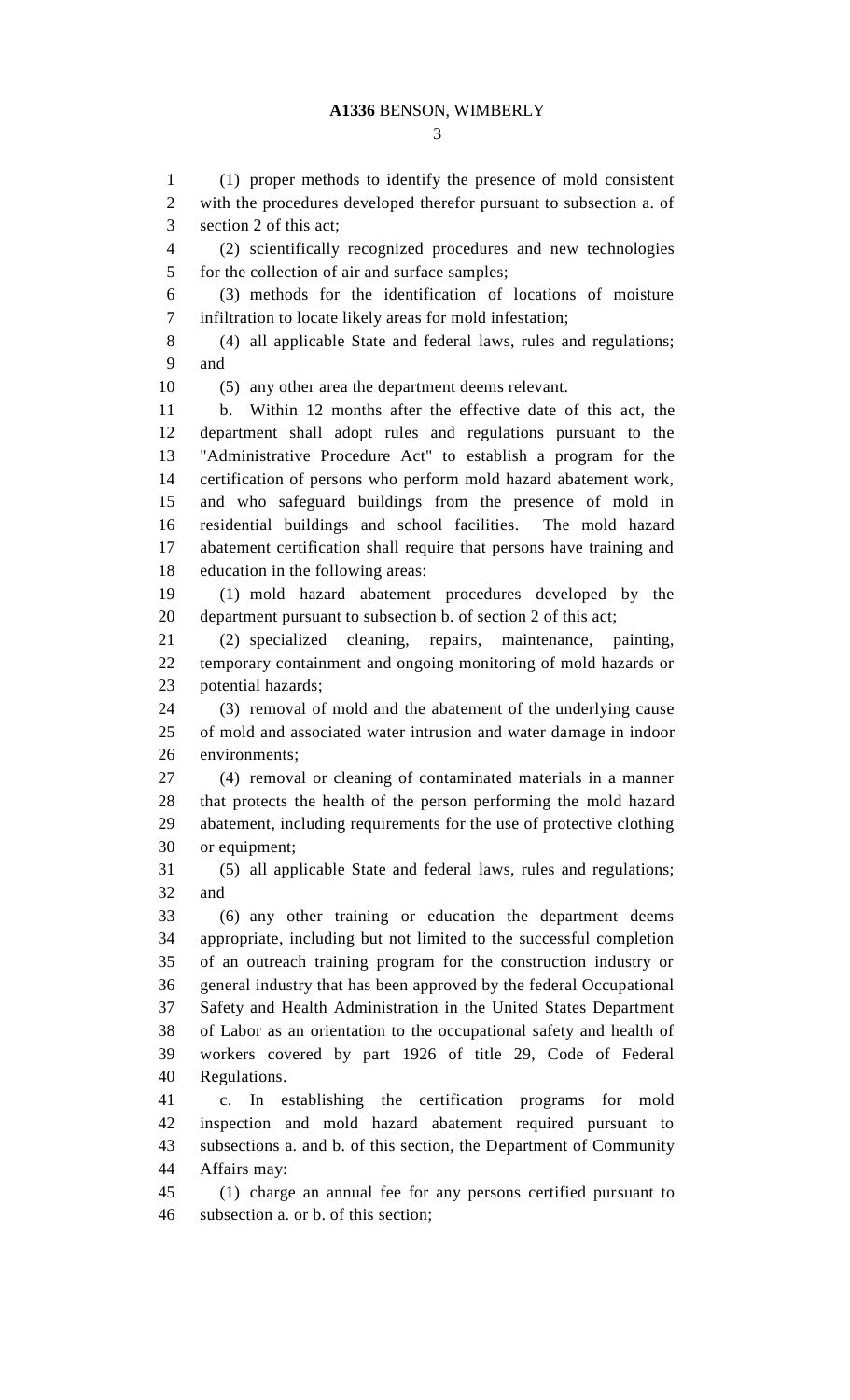(2) require the successful completion of a course of continuing education or training for certified inspectors or abatement workers at least once every two years;

 (3) conduct examinations to determine whether an applicant has sufficient knowledge of the State and federal laws, rules and regulations, and any standards or requirements, applicable to the inspection or abatement of mold hazards, as the case may be;

 (4) maintain a list of the names and addresses of all persons 9 registered with the department pursuant to P.L., c. (C.) (pending before the Legislature as this bill) and annually forward the list to the Division of Consumer Affairs in the Department of Law and Public Safety for inclusion and publication as an additional contractor list pursuant to the "Contractors' Registration Act," P.L.2004, c.16 (C.56:8-136 et seq.); and

 (5) adopt rules and regulations pursuant to the "Administrative Procedure Act" to provide for:

 (a) the enforcement and compliance with the mold inspection and mold hazard abatement certification programs established pursuant to subsections a. and b. of this section, which may provide for the suspension, revocation, or refusal to issue or renew a certification issued to persons by the department; and

 (b) the imposition of penalties on any person who (i) violates any provision of the certification programs established pursuant to subsections a. and b. of this section, or (ii) inspects residential building interiors or school facilities for the presence of mold or performs mold hazard abatement work in residential buildings or school facilities in violation of section 4 of this act.

 d. In establishing the certification programs for mold inspection and mold hazard abatement required pursuant to subsections a. and b. of this section, the Department of Community Affairs may grant a certification to a person who demonstrates to the department that the person has successfully completed an accredited program in mold inspection or mold hazard abatement, as the case may be, by a nationally accepted accreditation organization which is determined by the department to be equal to or greater than the level of training and education required of persons certified pursuant to subsection a. or b. of this section, respectively; provided however, that a person granted a certification pursuant to this subsection shall be required to pay the appropriate annual fee charged by the department pursuant to paragraph (1) of subsection c. of this section, successfully complete any course of continuing education and training for certified inspectors or abatement workers required by the department pursuant to paragraph (2) of subsection c. of this section, and be subject to any rules and regulations adopted pursuant to paragraph (4) of subsection c. of this section.

 e. An employee engaged in routine maintenance of a multiple dwelling owned or managed by their employer shall not be required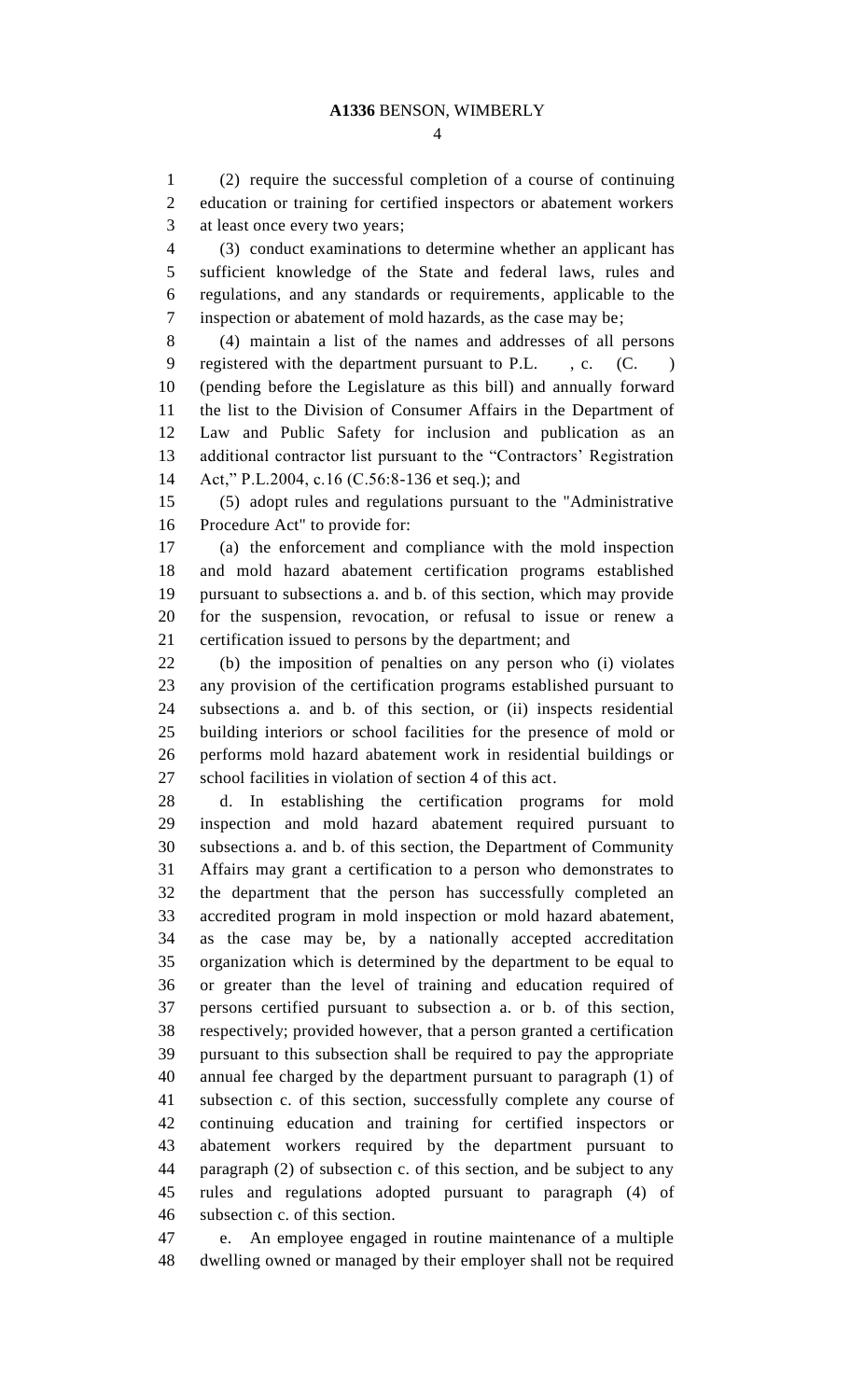to complete the certification programs established pursuant to this section in order to address the presence of mold in the multiple dwelling owned or managed by their employer; however, nothing in this subsection shall be construed to exempt multiple dwellings from otherwise complying with the procedures adopted by the Department of Community Affairs pursuant to section 2 of this act. f. A district employee engaged in routine maintenance of a school facility owned or managed by their employer shall not be required to complete the certification programs established pursuant to this section in order to address the presence of mold in the school facility owned or managed by their employer; however, nothing in this subsection shall be construed to exempt districts from otherwise complying with the procedures adopted by the Department of Community Affairs pursuant to section 2 of this act. g. A residential property owner shall not be required to complete the certification programs established pursuant to this section in order to perform mold inspection or mold abatement work on his own property. 4. On the first day of the sixth month following adoption of the rules and regulations required pursuant to section 3 of this act: a. Any person who inspects a residential building interior or a school facility for the presence of mold shall be certified by the Department of Community Affairs pursuant to subsection a. of section 3 of this act. b. Any person who performs mold hazard abatement work in a residential building or a school facility, except as otherwise provided in subsections e., f., and g. of section 3 of this act, shall be certified by the department pursuant to subsection b. of section 3 of this act. c. No person shall present himself to the public as an expert in mold inspection or mold hazard abatement work unless certified by the Department of Community Affairs pursuant to subsection a., b., or d., as applicable, of section 3 of this act. 5. This act shall take effect immediately. STATEMENT This bill requires the Department of Community Affairs (DCA) to establish certification programs for persons who wish to conduct mold inspections and mold hazard abatements, respectively, on residential buildings and school facilities. The bill also requires the DCA to establish procedures for the inspection and abatement of mold hazards in residential buildings and school facilities. These procedures would be used to develop the two certification programs